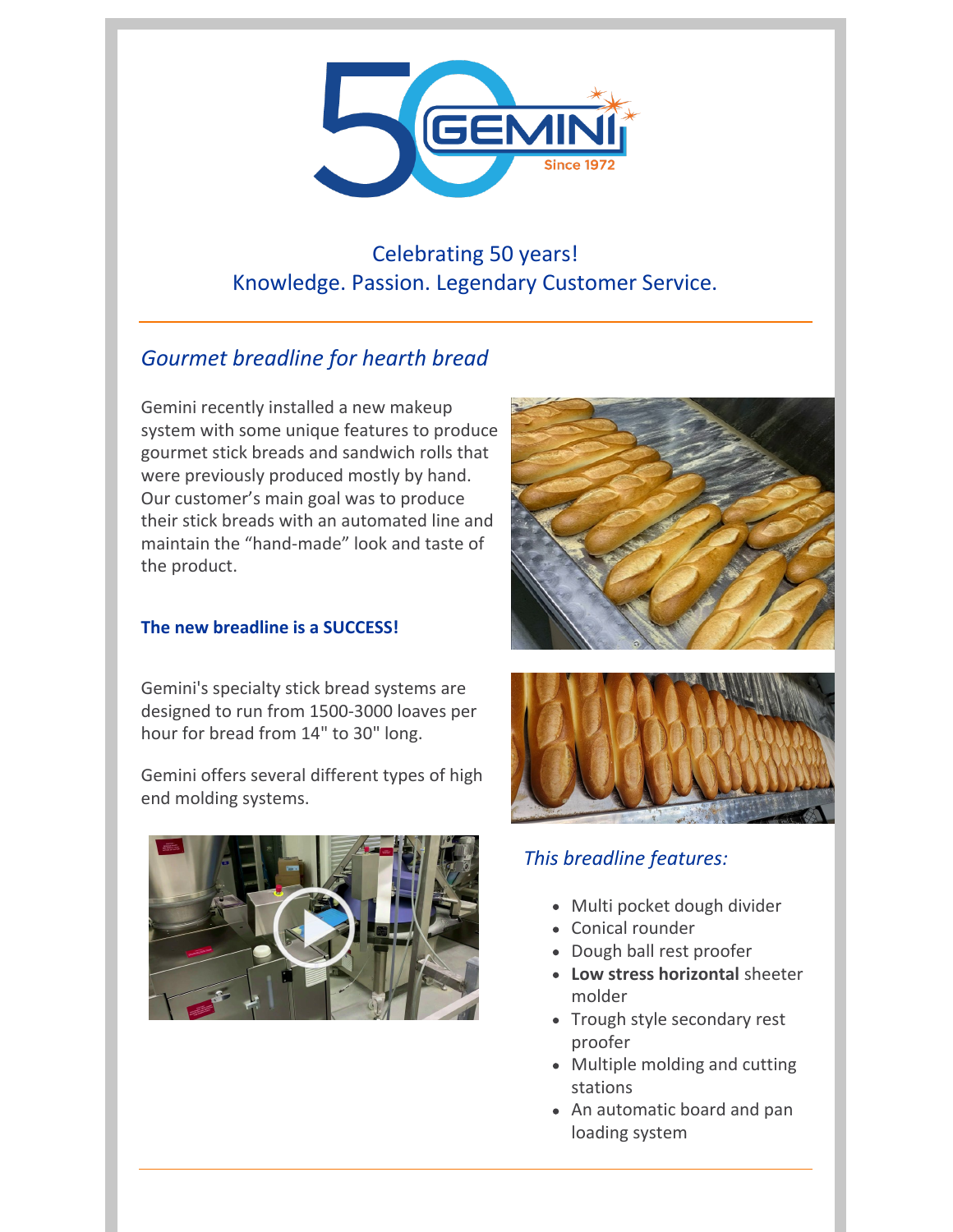



Gemini offers a variety of roll dividers and rounders. Machines are available to operate from 4,800- 30,000 rolls per hour.

**Grains of Montana** reached out to Gemini to upgrade their current system. Working together, Gemini and Grains of Montana were able to select a solution that could improve both productivity and quality of their existing products.



*"It's a fantastic machine...!"*

*"Our new TWL divider rounder is really a game changer for our bakery! We were able to increase our production output by 33% on our bun line over the same time period, by upgrading to the TWL. It's a fantastic machine with tremendous throughput, requiring very little operator maintenance."* **-Kyle Neilsen, Owner, Grains of Montana**

*Want more TWL's in action? Check out our 5 pocket TWL round roll production!*



## *Did you know...?*

Gemini can help with all of your ingredient handling needs! Gemini offers high quality indoor and outdoor ingredient handling systems.